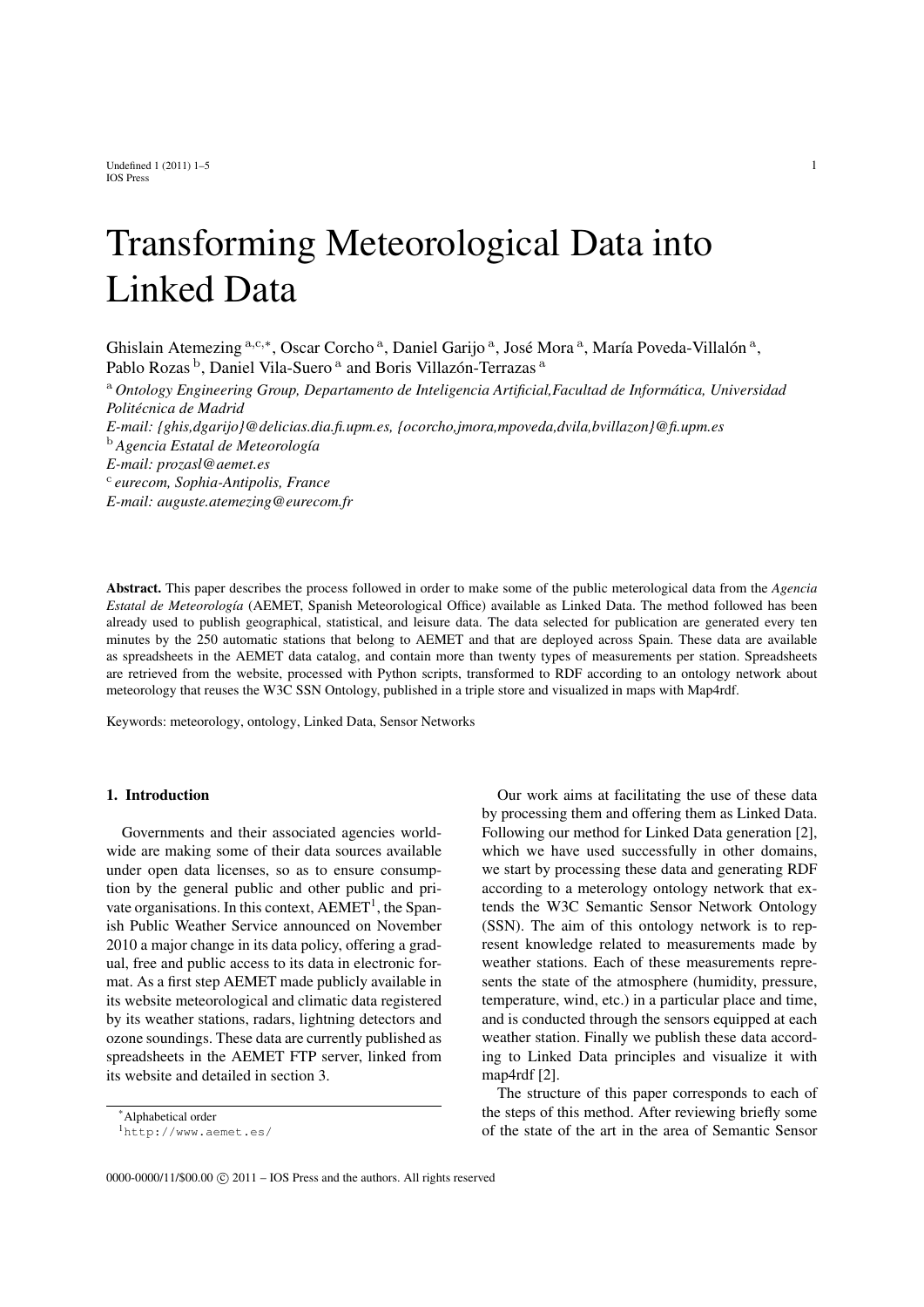Web, Section [3](#page-1-0) describes the data sources selected to be converted as Linked Data. Section [4](#page-1-1) presents the design decisions for the URIs, while Section [5](#page-3-0) describes the RDF generation process. Section [6](#page-4-0) explains the development of the Ontology Network for Weather Data. Next, Section [7](#page-7-0) presents the exploitation of the metereological Linked Data, and Section [8](#page-9-0) describes some recommendations for publishing Linked Sensor Data. Finally, Section [9](#page-10-1) presents the conclusions and future lines of work.

#### 2. Related work on Semantic Sensor Web

Several research efforts have addressed the bridge between linked (sensor) data and the Sensor Web. We will now describe some of these works briefly.

Patni et al. [\[9\]](#page-10-2) present a framework for publishing the sensor data on the Linked Open Data Cloud. The proposed framework converts raw sensor observations to RDF and links with other datasets on the LOD.

Le Phuoc et al. [\[10\]](#page-10-3) describe SensorMasher, an infrastructure that makes sensor available following the linked open data principles and enables the integration of such data into mashups. SensorMasher allows users to semantically describe raw sensor readings, then the descriptions can be exploited in mashups.

Page et al. [\[8\]](#page-10-4) present a prototype API for exposing data from Channel Coastal Observatory in the UK. The prototype supports Semantic Web clients, OGC GML clients, and hybrid applications by combining REST and Linked Data principles.

From all these works, none of them consider how to design the URIs of the resources coming from the sensors or the reuse of well-known available ontologies for modelling sensor networks. None of them follow either an iterative and incremental linked data life cycle in the process.

## <span id="page-1-0"></span>3. AEMET Data Sources

Among all of the data made available in the FTP server from AEMET, we have focused on surface meteorological observing stations, and more precisely in measurements taken in ten minute interval times $2$ . The data are recorded in several points in the Spanish geography and can be represented as a set of variables, for instance temperature or pressure, on points in a map. A full description of the variables considered is included as part of the ontology used  $3$ . These stations belong to the Regional Basic Synoptic Network (RBSN) in Spain operated by AEMET, in accordance with the World Meteorological Organization<sup>[4](#page-1-4)</sup> (WMO). The stations are globally identified by a code and have to accomplish strict quality controls. Their data are used to feed meteorological models and to draw up climate studies. AEMET has around 250 automatic weather stations of this network, registering pressure, temperature, humidity, precipitation and wind data every 10 minutes. Data from the different stations are provided in CSV files, compressed with gzip, updated every hour and kept for seven days. This means, every hour six new files are added, corresponding with periods of ten minutes, and every day a new folder is created to store the files for that day.

AEMET data are stored in comma separated values and are available online for public download and reuse. The name of each file in this site follows the naming convention "yyyymmddhhmm\_datos.csv". This allows processing directly a set of specific files without parsing (or even downloading) all of them just to check which files are relevant for a specific time range. For example, the filename "201102121900 \_datos.csv" means the data are from the year 2011, the month of February, on the day 12 at 19:00h. When looking inside the files we can see some data about the stations, as the position or ID, with one row for each station. In the same row we find data for the observations of a specific station, having each column the ID of the observation type and the value recorded.

# <span id="page-1-1"></span>4. URI design for meteorological data

URI[5](#page-1-5) (Uniform Resource Identifier) design has proved to be a challenging issue for the Linked Data community. Therefore, there has been a lot of discussion and work on defining guidelines for the effective use of URIs  $6,7$  $6,7$  $6,7$ .

The main conclusion behind these discussions is that URIs should be designed with *simplicity*, *stabil-*

<span id="page-1-2"></span><sup>2</sup>[ftp://ftpdatos.aemet.es/datos\\_observacion/](ftp://ftpdatos.aemet.es/datos_observacion/observaciones_diezminutales/) [observaciones\\_diezminutales/](ftp://ftpdatos.aemet.es/datos_observacion/observaciones_diezminutales/)

<span id="page-1-3"></span><sup>3</sup>[https://github.com/boricles/aemet/tree/](https://github.com/boricles/aemet/tree/master/model) [master/model](https://github.com/boricles/aemet/tree/master/model)

<span id="page-1-4"></span><sup>4</sup><http://www.wmo.int/>

<span id="page-1-5"></span><sup>5</sup><http://tools.ietf.org/html/rfc3986>

<span id="page-1-6"></span><sup>6</sup><http://www.w3.org/Provider/Style/URI>

<span id="page-1-7"></span><sup>7</sup><http://www.w3.org/TR/chips/>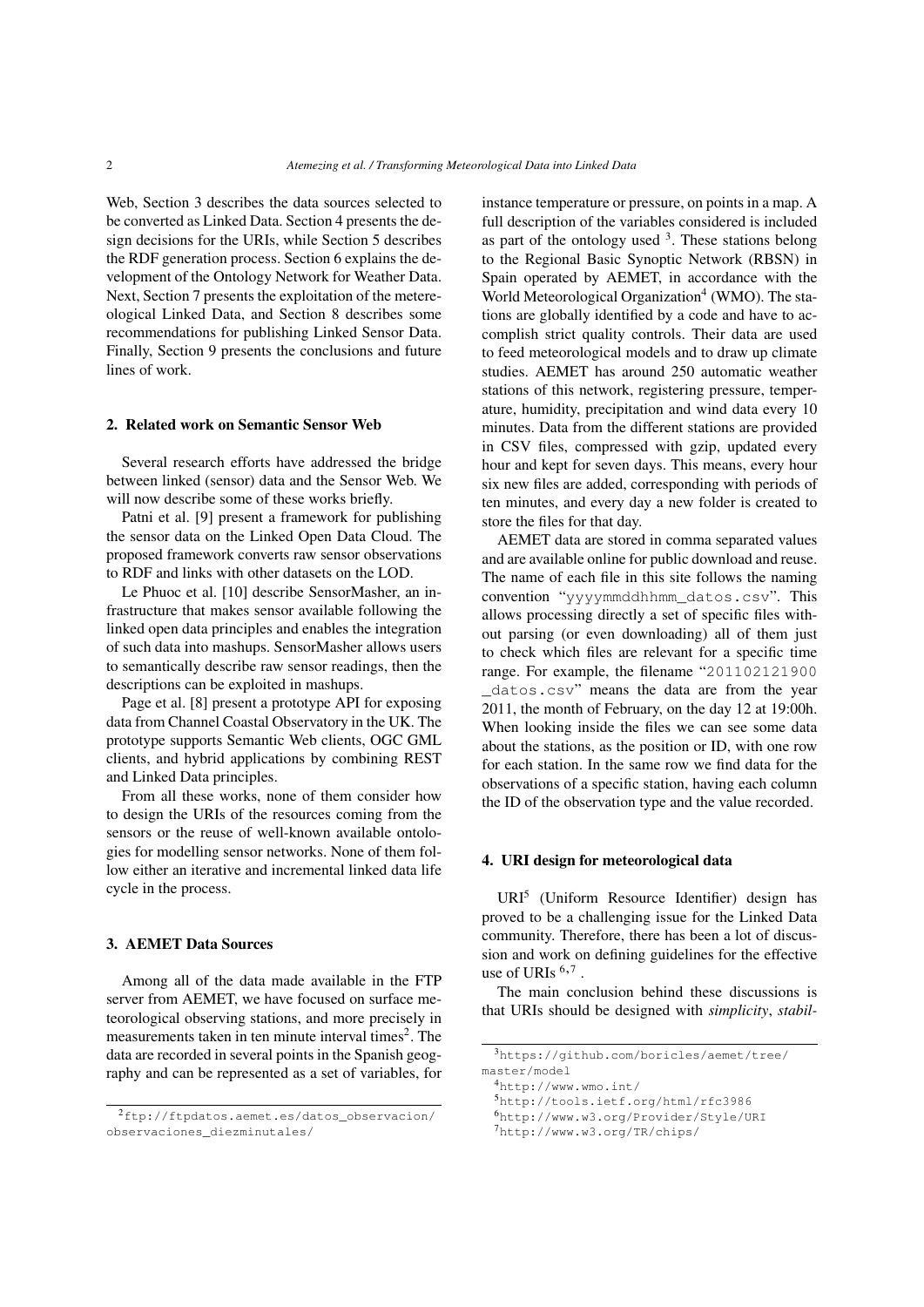*ity* and *manageability* in mind, thinking about them as identifiers rather than as names for Web resources.

In this sense, the seminal guide can be found in "Cool URIs for the Semantic Web W3C Interest Group Note"<sup>[8](#page-2-0)</sup>. These guidelines have been followed throughout the development of the present work wherever they were applicable to its specific characteristics and needs, especially the ones regarding the structure of the base URIs and content-negotiation strategies, as it will be discussed later on this section.

Another related topic is the need for following clear naming conventions for ontology concepts (classes and properties), some survey-based guidelines can be found in [\[11\]](#page-10-5), or more specific to OWL ontologies and natural language processing in [\[6\]](#page-10-6), where the authors propose general style guidelines for naming OWL classes and properties in order to assist them in the application of ontology verbalization and natural language processing techniques. In some of the reviewed works, the authors refer to labels when meaning local IDs or local names (the part of the URI that makes it distinct from others sharing the same base URI). This is a common misunderstanding, that often: (1) leads to the misuse of annotation labels, such as *rdfs:label* and others like *skos:prefLabel*, producing difficulties in the application of NLP techniques or the development of Semantic Web applications; (2) gives the false impression that URIs' local IDs are intended to name or label resources, when "Uniquely identifying a resource is different from merely naming that resource" as stated in [\[3\]](#page-10-7). As it will be discussed in section [6,](#page-4-0) the ontology engineers have abided by a clearly defined set of naming conventions as detailed in the following points. Additionally, a correct use of multilingual labels (currently Spanish and English) in natural language has been applied for both the concepts, properties and instances.

Following this set of principles, this section presents the design decisions regarding the assignment of URIs to the elements of the knowledge base, as well as the set of conventions used in the project: (1) base URIs structure and conventions; (2) URIs and naming conventions of the AEMET Ontology (TBox), described in section [6;](#page-4-0) and (3) URIs of the generated instances (ABox), analysed in section [5.](#page-3-0)

## *4.1. Base URI structure*

The base URI, common to all elements in the knowledge base, is <http://aemet.linkeddata.es/>, which is also the domain hosting the explotation solutions described later in Section [7.](#page-7-0) After having the base URI settled, it is important to define a pattern that helps to separate different kinds of entities (according to the Cool URI recommendations) and that complies with the design principles of simplicity, stability and manageability. Therefore, the following decisions have been made:

- 1. Separate the TBox from the ABox establishing the following URI schemes: (1) [http://](http://aemet.linkeddata.es/ontology/) [aemet.linkeddata.es/ontology/](http://aemet.linkeddata.es/ontology/) for the TBox; (2) [http://aemet.linkeddata.](http://aemet.linkeddata.es/resource/) [es/resource/](http://aemet.linkeddata.es/resource/) for the ABox.
- 2. For the TBox, append the name of the class of resource identified by the URI (e.g. [http://](http://aemet.linkeddata.es/resource/Point/) [aemet.linkeddata.es/resource/Point/](http://aemet.linkeddata.es/resource/Point/)), this pattern will be further analysed and explained in section [6.](#page-4-0)

# *4.2. TBox URIs*

As mentioned before, the base URI scheme for TBox elements is [http://aemet.linkeddata.](http://aemet.linkeddata.es/ontology/) [es/ontology/](http://aemet.linkeddata.es/ontology/), to which the concept local name or local ID is appended. In order to assign names to the different elements, two kind of elements have been diferentiated: classes and properties, including both OWL object and datatype properties. The naming of each kind of element abide by different conventions:

- Classes: The camel case style has been followed starting with upper case, using English names.
- Properties: The camel case style has been followed starting with lower case, using English names.

Class and property labels have been added in two different languages (Spanish and English). The main motivation behind this decision is that such natural language descriptions associated to ontologies have proven to be of major importance, not only to ontology users but also to assist in tasks such as ontology mapping, information extraction, ontology verbalization and, even more relevant to the goal of the AEMET Linked Data initiative, in the development of Linked Data applications.

<span id="page-2-0"></span><sup>8</sup><http://www.w3.org/TR/cooluris/>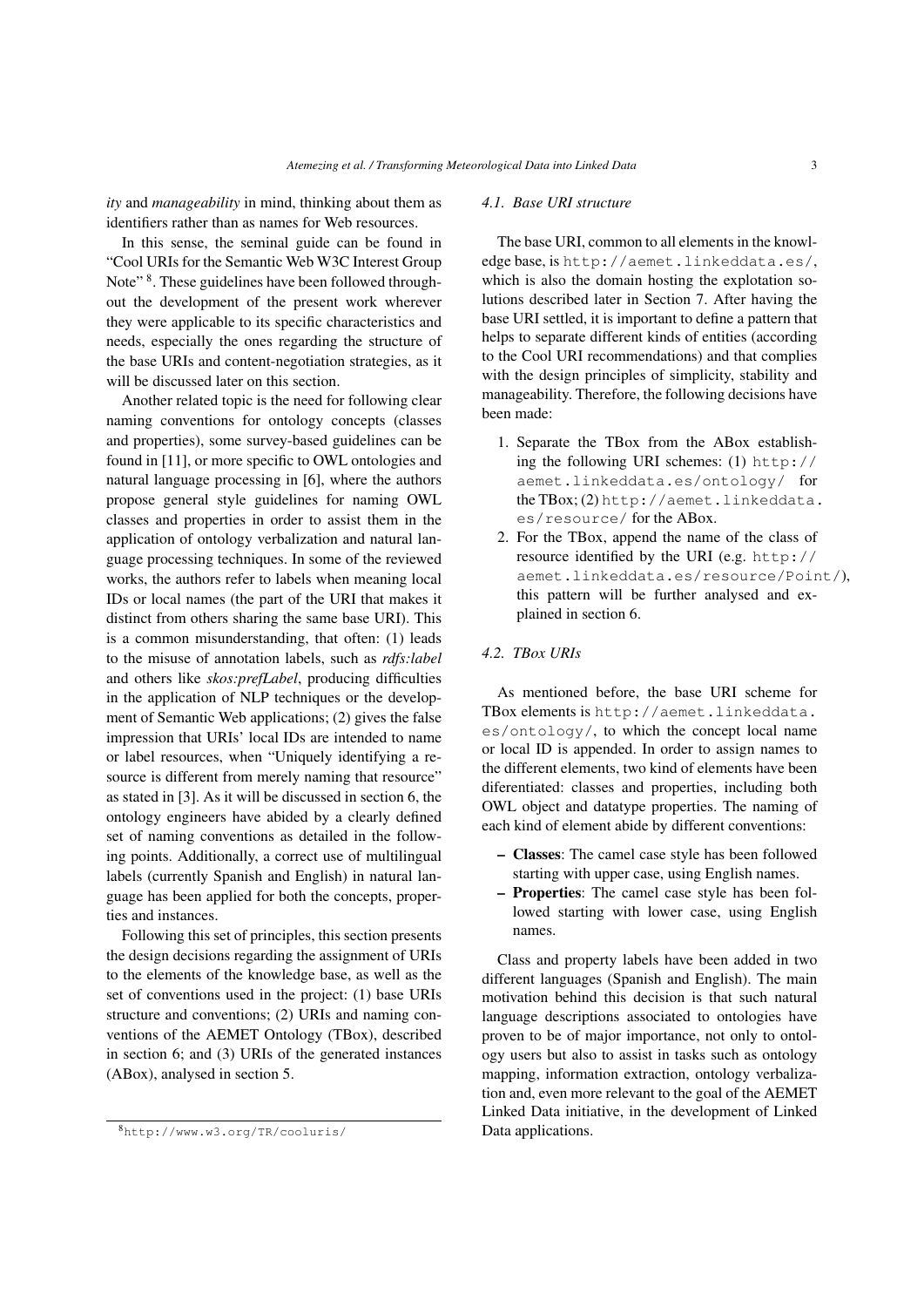## *4.3. ABox URIs*

If the aim of the presented work and its associated data is to provide a meaningful set of interconnected assertions and relationships, special attention must be paid to the unique identification of such sets of assertions. In other words, it is important to carefully assign identifiers (URIs) to the resources within the generated dataset and to ensure that every distinct real-world object gets its "unique" URI. The rationale behind this is to mitigate issues such as *co-reference*, described in [\[7\]](#page-10-8) as "the problem of ensuring that two different entities do not share the same identifier, and conversely identifying when two identifiers refer to the same entity" or the *instance unification problem* described in [\[4\]](#page-10-9) and analysed in [\[1\]](#page-10-10). In this sense, throughout the development of the present work a series of decisions have been made in order to preserve the integrity and semantics of the data.

The first decision regarding ABox URIs was to use Patterned URIs<sup>[9](#page-3-1)</sup>, as described in "Linked Data Patterns". Such solution, by adding the class name to the base URI, mitigates *co-reference* problems between two distinct individuals of different type and same local ID, while enabling URIs to be algorithmically constructed in consumer applications, by following a simple and clear pattern.

The second decision was to use *Natural keys*[10](#page-3-2) whenever the source data allowed to, or in other words when the source group of resources already had a unique identifier. This is the case of the synoptic weather stations and their unique identifier: *INDSINOP*.

The usage of the aforementioned patterns also facilitates the linking process to and from other datasets in the LOD cloud as the URIs structure they provide helps disambiguation and separation of resource classes, making easier for data users and engineers to make statements about the resources having some sort of certainty about the resources identities.

Finally, some other ad hoc URI structures have been created in order to uniquely identify the resources, most of them could be referred to as a "composite" pattern, where the local ID is formed by several interconnected pieces of information related to the resource being identified (e.g. [http://aemet.](http://aemet.linkeddata.es/resource/Observation/at_1306446000000_of_08202_on_PREC)

[linkeddata.es/resource/Observation/at](http://aemet.linkeddata.es/resource/Observation/at_1306446000000_of_08202_on_PREC)\_ [1306446000000\\_of\\_08202\\_on\\_PREC](http://aemet.linkeddata.es/resource/Observation/at_1306446000000_of_08202_on_PREC)).

A summary can be found in Table [1,](#page-4-1) presenting the different local IDs assigned to each type of individual in the ABox, according to the aforementioned design decisions and patterns.

# <span id="page-3-0"></span>5. RDF Generation

RDF has been generated with ad hoc Python scripts. These scripts are executed in two processing steps, integrating with ease the generation of RDF and tasks as crawling the FTP server where the CSV files are located. The generated RDF is stored in Virtuoso<sup>[11](#page-3-3)</sup>, which integrates with Pubby<sup>[12](#page-3-4)</sup> for the publication of the results and makes them available for humans as well as computers. Both processing steps are described below.

The first step generates the information about the automatic stations, which is static, and thus needs to be executed only once. Even if the script is executed just once, developing a script to generate this information takes shorter than doing it manually. The number of stations is 784 and the time required to develop the script less than one hour. Having a script does also provide a better maintainability for future changes than manually generating the RDF, which is something usual in an evolutionary prototype context.

The second step generates the information about the observations on a regular basis, keeping the data updated. The observations are obtained by crawling the FTP server from AEMET. When new files are added or old files are modified, these are downloaded and processed. The process is very similar to the previous script and as far as has been observed it may be generalizable when using plain text files to generate RDF.

Both steps use templates that contain the RDF to be generated, in this case expressed using the N3 notation. The fields of these templates are obtained from the files processed and the instantiated templates are written to the RDF files. The main limitation of the approach is that there is no validation for the templates, thus may not be a convenient solution for those not accustomed to coding in computer languages. The two most relevant parts of the task are the parts that have to be replicated in each case. The first part is defining the templates that allow to express in RDF the information that

<span id="page-3-1"></span><sup>9</sup>[http://patterns.dataincubator.org/book/](http://aemet.linkeddata.es/resource/Observation/at_1306446000000_of_08202_on_PREC) [patterned-uris.html](http://aemet.linkeddata.es/resource/Observation/at_1306446000000_of_08202_on_PREC)

<span id="page-3-2"></span><sup>10</sup>[http://patterns.dataincubator.org/book/](http://aemet.linkeddata.es/resource/Observation/at_1306446000000_of_08202_on_PREC) [natural-keys.html](http://aemet.linkeddata.es/resource/Observation/at_1306446000000_of_08202_on_PREC)

<span id="page-3-3"></span><sup>11</sup><http://virtuoso.openlinksw.com/>

<span id="page-3-4"></span><sup>12</sup><http://www4.wiwiss.fu-berlin.de/pubby/>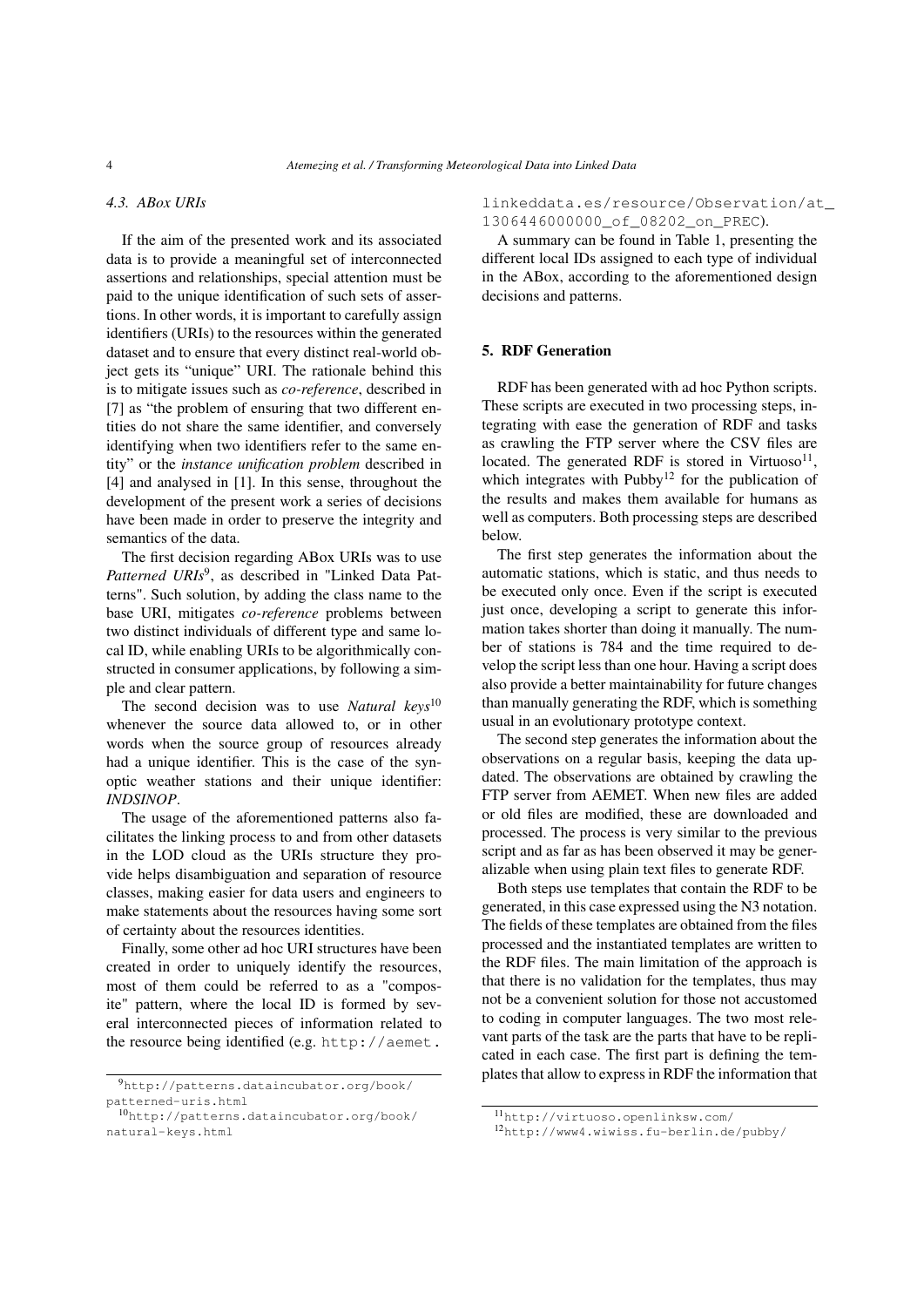| <b>Resource class</b> | <b>Local ID pattern</b>                                                                      | <b>Example</b>                                             |
|-----------------------|----------------------------------------------------------------------------------------------|------------------------------------------------------------|
| Station               | <b>INDSINOP</b>                                                                              | http://aemet.linkeddata.es/resource/Station/08202          |
| Point                 | <b>INDSINOP</b>                                                                              | http://aemet.linkeddata.es/resource/Point/08202            |
| <b>Observation</b>    | at <timestamp> of <indsinop> on <observedproperty></observedproperty></indsinop></timestamp> | http:///Observation/at_1306446000000_of_08202_on_PREC      |
| Interval              | tenMinutes since <timestamp></timestamp>                                                     | http:///Interval/tenMinutes_since_1306446000000            |
| Instant               | timestamp                                                                                    | http://aemet.linkeddata.es/resource/Instant/1306446000000  |
| <b>DateTime</b>       | timestamp                                                                                    | http://aemet.linkeddata.es/resource/DateTime/1306446000000 |
|                       |                                                                                              |                                                            |

<span id="page-4-1"></span>

| Table 1           |  |
|-------------------|--|
| ABox URI patterns |  |

is to be generated. The second part is extracting the information from the CSV files and other plain text files, this may require defining and matching regular expressions in the most complex cases. AEMET CSV did not require regular expressions but just splitting each line.

Considering this, even though the code has been generated ad hoc for this use case the experience suggests that the process should be fairly generalizable. Additionally the use of a high level language as Python eases the integration of the different tasks that have to be performed, in this case crawling an FTP server, converting CSV.gz files to RDF and storing the results in Virtuoso. Other improvements over the process could involve software to assist in the generation of the templates and regular expressions.

#### <span id="page-4-0"></span>6. An Ontology Network for Weather Data

The development of our ontology network has been based on the guidelines proposed in [\[14\]](#page-10-11), which follow ontology engineering methodologies like the NeOn Methodology [\[12\]](#page-10-12).

# *6.1. Related Ontologies for modeling Weather and Phenomena*

In order to reuse existing ontologies, we have searched for ontologies in the domain of meteorology using two popular ontology-oriented Semantic Search Engines (SSE), Watson<sup>[13](#page-4-2)</sup> and Swoogle<sup>[14](#page-4-3)</sup>. Our search has been based on the following three functional requirements: (i) Language (the ontology should be in English or Spanish), (ii) interoperability (the ontology should be implemented in a Semantic Web language (OWL or  $RDF(S)$ )) and (iii) usability (the ontology should be easy to analyse and reuse).

The search operation has been performed using the following set of keywords, considering the structure of the AEMET dataset : weather - forecast - temperature - phenomena - pressure - wind - stations location and visibility.

- Weather ontology  $(WO)^{15}$  $(WO)^{15}$  $(WO)^{15}$ : Ontology created by the AgentCities group at the University of Aberdeen (UK) and implemented in DAML. WO models weather, pressure, temperature and visibility as events. They contain the classes WeatherEvent, PressureEvent, TemperatureEvent and VisibilityEvent respectively. Many of the abovementioned clases have a strong time component divided in three hours, six hours or twenty four hours. For example, the class SixHourMinimumTemp models the minimum temperatures occurred in the previous 6 hours in Celsius degrees . The PressureEvent class contains the average sea level pressure registered by the station. Also, it is possible to qualify the weather to describe it with an appropriate descriptor.
- Forecast ontology  $(FO)^{16}$  $(FO)^{16}$  $(FO)^{16}$ : Small ontology dedicated to forecasting and created by the University of Edinburgh. The ontology presents four basic classes for forecasting: (i)The class Forecast, which represents a particular weather forecast, contains four subclasses related to aviation, general public, mountain and shipping purpose. (ii) The class TimeFrame modelled the temporal scope of a forecast. Finally, location is represented by the continents (Asia, America, Europe) within the class World, for which the forecast is given. This FO ontology does not reuse any of the existing vocabularies and thus, reusing it with

<span id="page-4-2"></span><sup>13</sup><http://kmi-web05.open.ac.uk/WatsonWUI/>

<span id="page-4-3"></span><sup>14</sup><http://swoogle.umbc.edu>

<span id="page-4-4"></span><sup>15</sup>[http://www.csd.abdn.ac.uk/research/](http://www.csd.abdn.ac.uk/research/AgentCities/) [AgentCities/](http://www.csd.abdn.ac.uk/research/AgentCities/)

<span id="page-4-5"></span><sup>16</sup>[http://homepages.inf.ed.ac.uk/stephenp/](http://homepages.inf.ed.ac.uk/stephenp/OWL/ForecastOntology.owl) [OWL/ForecastOntology.owl](http://homepages.inf.ed.ac.uk/stephenp/OWL/ForecastOntology.owl)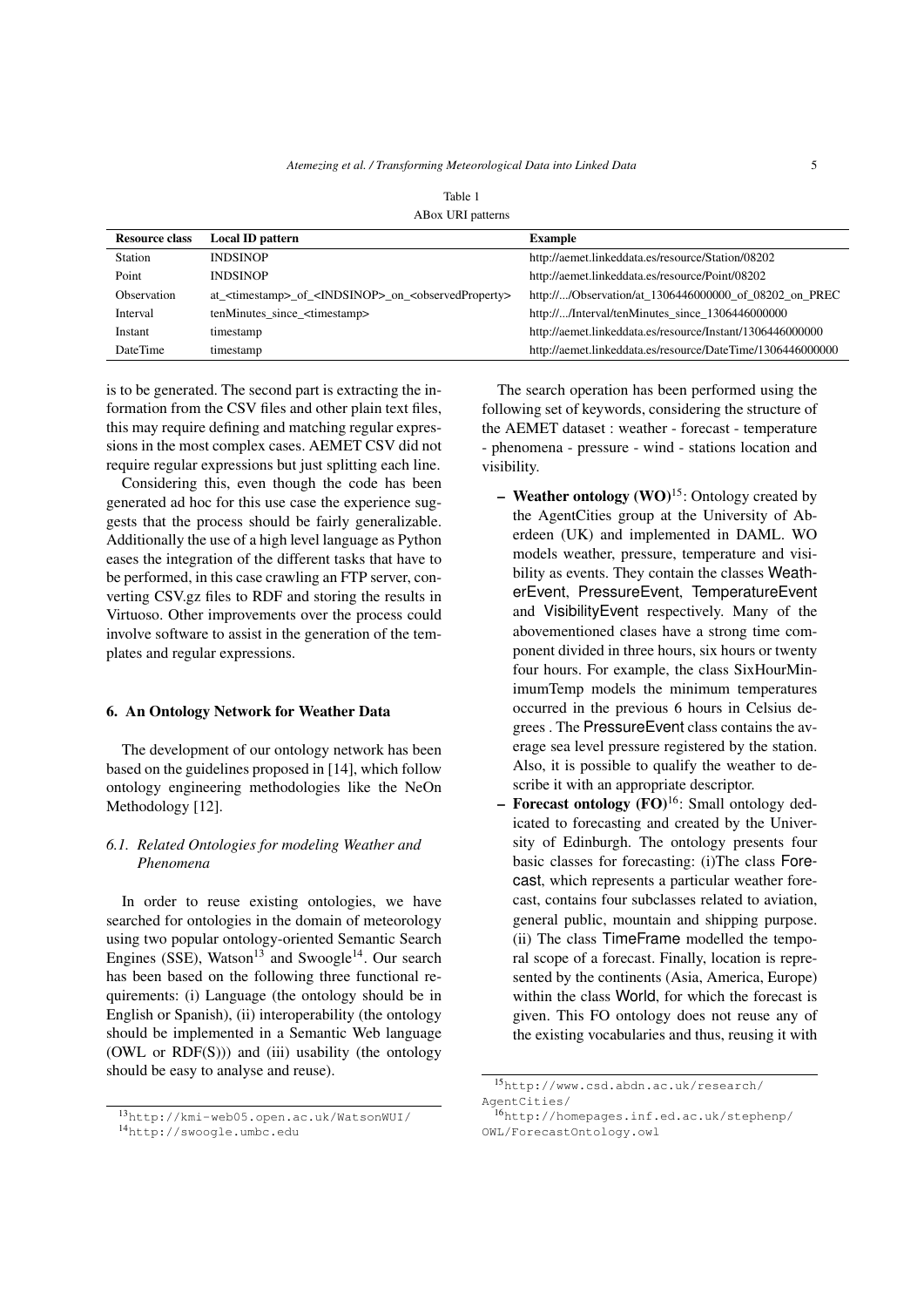| Ontologies modeling phenomena in meteorology |                                                                              |  |
|----------------------------------------------|------------------------------------------------------------------------------|--|
| Feature                                      | <b>Ontology URL</b>                                                          |  |
| Temperature, weather                         | http://www.csd.abdn.ac.uk/research/AgentCities/WeatherAgent/weather-ont.daml |  |
| Forecast                                     | http://homepages.inf.ed.ac.uk/stephenp/OWL/ForecastOntology.owl              |  |
| Rainfall                                     | http://metadata.net/WildNET/Climate.owl                                      |  |
| Phenomena                                    | http://sweet.jpl.nasa.gov/ontology/phenomena.owl                             |  |
| Semantic sensor                              | http://www.w3.org/2005/Incubator/ssn/wiki/Report_Work_on_the_SSN_ontology    |  |

other purpose is difficult, even in the same do-

main. – Rainfall ontology  $(RO)^{17}$  $(RO)^{17}$  $(RO)^{17}$ : Lightweight ontol-

- ogy ontology dedicated to rainfall and contains three basic classes: ClimateReading, ClimateSensor and Location. It models the climate data, the information about sensors and the location of the site used for the prediction.
- Phenomena ontology  $(PO)^{18}$  $(PO)^{18}$  $(PO)^{18}$ : Ontology developed within the Nasa project Semantic Web for Earth and Environmental Terminology (SWEET)<sup>[19](#page-5-2)</sup>. It consists on around 6000 concepts in 200 separate ontologies. The PO ontology contains 254 classes and 14 object properties. However, only a few classes are really interesting to the purpose of the AEMET data, these are AtmosphericPhenomena, WeatherPhenomena, Pressure, Rainfall and Temperature.

In Table [2](#page-5-3) the URIs of the relevant ontologies obtained after the searching operation are listed. The ontologies mentioned above are rather too large to be used (case of PO) or targeted to forecasting or rainfall. Instead, our focus is on modeling data observations gathered from weather stations, reason why this ontologies were not used for building our model.

Besides, the Semantic Sensor Ontology provided by the W3C Semantic Sensor Network Incubator Group more appropriated as the ontology can be used for sensor perspective (with a focus on what senses, how it senses and what it senses) as well as for data or observation perspective (with a focus on observations and related metadata) or a combination of both. Table 2 lists the URIs of the most relevant ontologies obtained after using the SSEs and exploring the main literature.

## <span id="page-5-3"></span>*6.2. AEMET Ontology development process*

The development of the AEMET ontology network has been performed following an iterative approach based on the reuse of existing knowledge resources, both ontological (including ontologies and Ontology Design Patterns<sup>[20](#page-5-4)</sup> ) and non-ontological resources as proposed by the NeOn methodology [\[12\]](#page-10-12). This approach has allowed the generation of a first prototype in a time-saving way. At the moment of writing this document, three iterations have been carried out over the prototype according to requirements in AEMET.

The current version of the AEMET ontology network follows a modular structure [\[13\]](#page-10-13) consisting of a central ontology  $2<sup>1</sup>$  that links together a set of ontologies that describe different sub domains involved in the modelling of the meteorological measurements. Figure [1](#page-6-0) presents the main classess and properties of the this ontology network. This model contains four modular ontologies: Sensor, Time, Location, and Measurement.

The ontology network has been implemented in OWL DL and contains 83 classes, 102 object properties, 80 datatype properties, and has a SROIQ(D) expressiveness. Next, we present a brief description of each of the sub domains, as well as the knowledge resources that were reused in each ontology.

– Measurement ontology. It models the knowledge related to meteorological observations. Main concepts modelled in this ontology are: "ssn: Observation", "ssn:FeatureOfInterest" and "ssn: Property", reused from the SSN ontology. These concepts are related through the relationships "ssn:featureOfInterest" (relating "ssn:Observation" to "ssn:FeatureOfInterest") and "ssn:hasProperty" (relating "ssn:FeatureOfInterest" to "ssn:Property"). As part of the customization of the SSN ontology to a particular use case, the concept "ssn: Property" has been extended and populated ac-

<span id="page-5-1"></span><span id="page-5-0"></span><sup>17</sup><http://metadata.net/WildNET/Climate.owl>

<sup>18</sup>[http://sweet.jpl.nasa.gov/ontology/](http://sweet.jpl.nasa.gov/ontology/phenomena.owl) [phenomena.owl](http://sweet.jpl.nasa.gov/ontology/phenomena.owl)

<span id="page-5-2"></span><sup>19</sup><http://sweet.jpl.nasa.gov/>

<span id="page-5-4"></span><sup>20</sup><http://ontologydesignpatterns.org>

<span id="page-5-5"></span><sup>21</sup><http://aemet.linkeddata.es/models.html>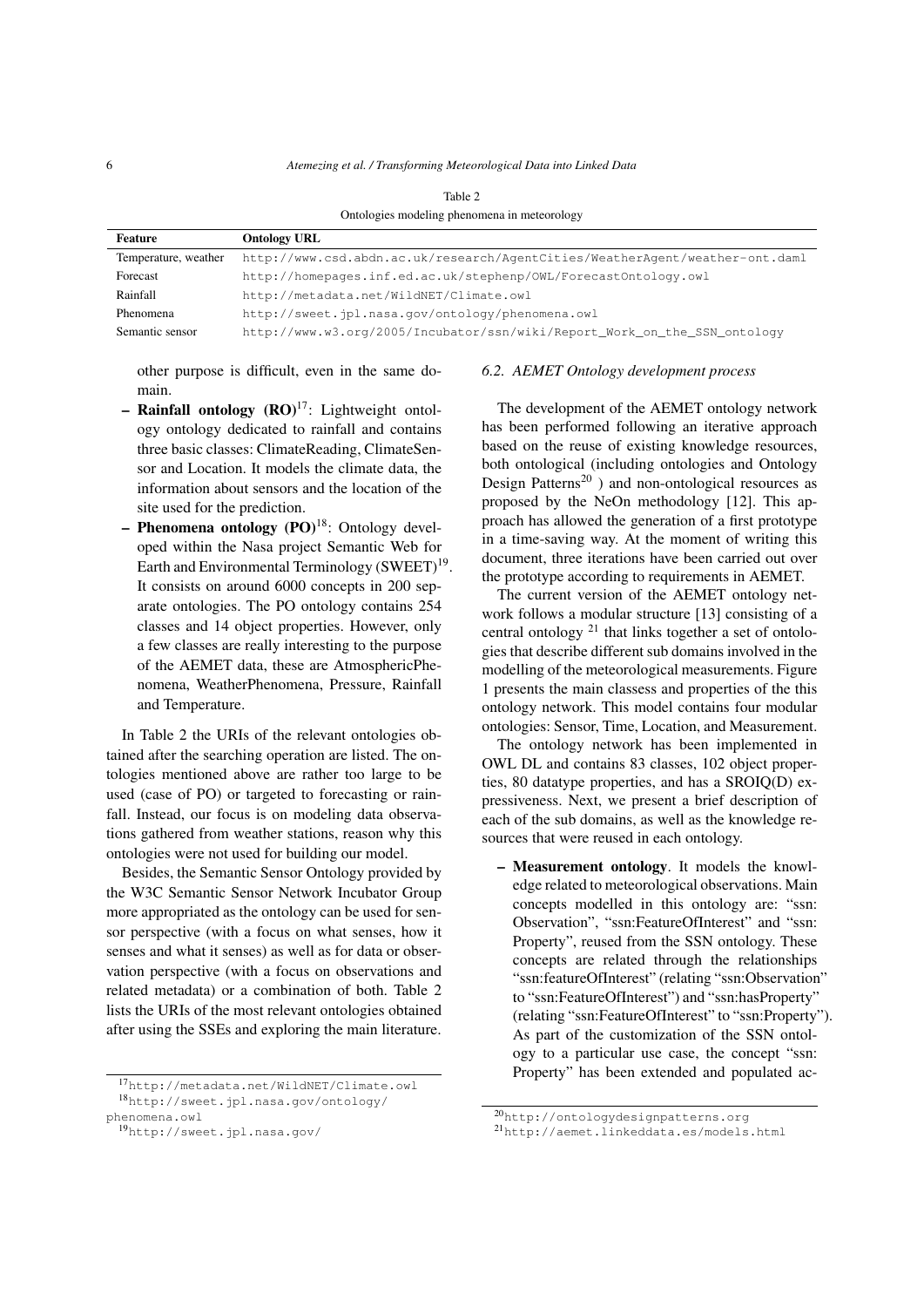

<span id="page-6-0"></span>Fig. 1. AEMET ontology network detailed model

cording to the specific properties that AEMET gathers in its observations. For this purpose, we have used the tool  $NOR<sub>2</sub>O<sup>22</sup>$  $NOR<sub>2</sub>O<sup>22</sup>$  $NOR<sub>2</sub>O<sup>22</sup>$  to transform the non-ontological resource "Describe\_VAR.csv" file provided by AEMET to an ontological resource.

– Location ontology. It models knowledge about locations, such as administrative limits and coordinates. The wgs84\_pos vocabulary developed by the W3C Semantic Web Interest Group<sup>[23](#page-6-2)</sup> has been reused with the aim of supporting the representation of geometric positioning by means of the concept "Point". Also, a mapping between the relationships "aemet:locatedIn" and

"wgs84\_pos:location" has been defined. In addition, we reused part of the Geobuddies ontology network[24](#page-6-3) to represent knowledge about the Spanish administrative division. Concretely, we reuse the concept "AdministrativeArea", its subclasses, and the mereological relationships and axioms between them.

– Time ontology. It models knowledge about time such as temporal units, temporal entities, instants, intervals, etc. This ontology has been mainly developed by reusing the OWL Time ontology, which is a reimplementation of the *DAML time* ontology<sup>[25](#page-6-4)</sup> carried out by the Semantic Web

<span id="page-6-1"></span><sup>22</sup>[http://mayor2.dia.fi.upm.es/oeg-upm/index.](http://mayor2.dia.fi.upm.es/oeg-upm/index.php/en/downloads/57-nor2o) [php/en/downloads/57-nor2o](http://mayor2.dia.fi.upm.es/oeg-upm/index.php/en/downloads/57-nor2o)

<span id="page-6-2"></span><sup>23</sup><http://www.w3.org/2001/sw/interest/>

<span id="page-6-4"></span><span id="page-6-3"></span><sup>24</sup>[http://mayor2.dia.fi.upm.es/oeg-upm/index.](http://mayor2.dia.fi.upm.es/oeg-upm/index.php/en/ontologies/83-geobuddies-ontologies) [php/en/ontologies/83-geobuddies-ontologies](http://mayor2.dia.fi.upm.es/oeg-upm/index.php/en/ontologies/83-geobuddies-ontologies) <sup>25</sup>[http://www.cs.rochester.edu/~ferguson/](http://www.cs.rochester.edu/~ferguson/daml/) [daml/](http://www.cs.rochester.edu/~ferguson/daml/)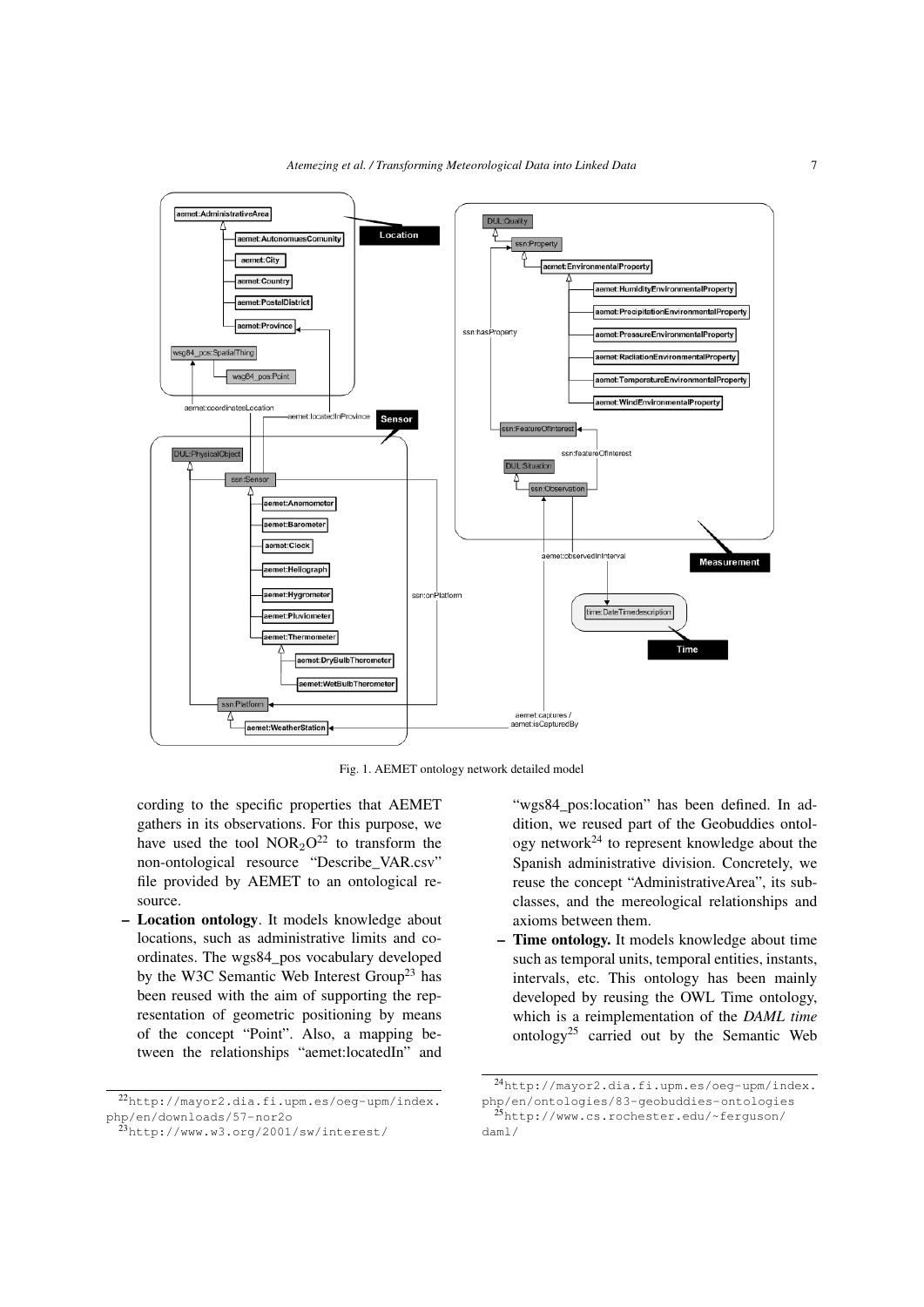Best Practices and Deployment Working Group<sup>[26](#page-7-1)</sup> (SWBPD) from the W3C. At this stage of the project only the concept "DateTimeDescription" and its properties are being used with the aim of representing the time when an observation has been measured.

– Sensor ontology The modelling of the network of sensors and weather stations was based on the reuse and extension of the Semantic Sensor Network Ontology (SSN), developed by the W3C SSN incubator group<sup>[27](#page-7-2)</sup>. SSN supports the description of the physical and processing structure of sensors. Here, sensors are not constrained to physical sensing devices. Instead, a sensor is anything that can estimate or calculate the value of a phenomenon, so as a device or a computational process or a combination of both. The representation of a sensor in the ontology links together what it measures (the domain phenomena), the physical sensor (the device) and its functions and processing (the models). The ontology can be used for a focus on any (or a combination) of a number of 4 perspectives: (i)A sensor perspective, with a focus on what senses, how it senses, and what is sensed; (ii) A data or observation perspective, with a focus on observations and related metadata; (iii) A system perspective, with a focus on systems of sensors; and (iv) A feature and property perspective, with a focus on features, properties of them, and what can sense those properties. The main classes of the Semantic Sensor Network ontology have been aligned with classes in the DOLCE Ultra Lite  $(DUL)^{28}$  $(DUL)^{28}$  $(DUL)^{28}$  foundational ontology to facilitate reuse and interoperability. During the aligment process between the SSN ontology and the AEMET ontology network the concept "ssn:Sensor" has been extended by means of a hierarchy of types of sensors used by AEMET. Also, the "ssn:Platform" concept has been extended by means of the "aemet: WeatherStation" concept.

# <span id="page-7-0"></span>7. Exploitation

The potential uses and exploitation triggered by the availability of the dataset online have been studied by the group, analyzing how it could be useful for different kinds of users in the Web. This section describes how the observations can be retrieved and filtered through SPARQL queries to the endpoint, that otherwise would require users to spend much time regarding downloading and processing the public files in AEMET's home page. It also describes the resulting application using those queries, designed for browsing and visualizing the contents of the dataset.

## *7.1. Retrieving the contents from the observations*

Thanks to the modeling proposed in section [6,](#page-4-0) each observation can be accessed by any of its attributes. For example, given the location of a weather station and a date and an hour, we could retrieve the observations for that exact time with the following query:

PREFIX xsd: <http://www.w3.org/2001/XMLSchema#> PREFIX ssn: <http://purl.oclc.org/NET/ssnx/ssn#> PREFIX aemet: <http://aemet.linkeddata.es/ontology/> PREFIX w3ctime: <http://www.w3.org/2006/time#> PREFIX geo: <http://www.w3.org/2003/01/geo/wgs84\_pos#>

SELECT distinct ?station ?obs ?est ?prop ?value ?q ?h ?min ?dia ?mes ?anno WHERE

- {
- ?station geo:location <GeoPosURI> .
- 
- ?station aemet:nombreEstacion ?est .
- ?obs ssn:observedBy ?station .
- ?obs ssn:observedProperty ?prop .
- ?obs aemet:valorDelDatoObservado ?value .
- ?obs aemet:calidadDelDatoObservado ?q .
- ?obs aemet:observadaEnIntervalo ?inter .
- ?inter w3ctime:hasBeginning ?instant .
- ?instant w3ctime:inDateTime ?dateTime .
- ?dateTime w3ctime:hour ?h .
- ?dateTime w3ctime:minute ?min .
- ?dateTime w3ctime:day ?dia .
- ?dateTime w3ctime:month ?mes .

<span id="page-7-2"></span><span id="page-7-1"></span><sup>26</sup><http://www.w3.org/2001/sw/BestPractices/> <sup>27</sup>[http://www.w3.org/2005/Incubator/ssn/wiki/](http://www.w3.org/2005/Incubator/ssn/wiki/Report_Work_on_the_SSN_ontology) [Report\\_Work\\_on\\_the\\_SSN\\_ontology](http://www.w3.org/2005/Incubator/ssn/wiki/Report_Work_on_the_SSN_ontology)

<span id="page-7-3"></span><sup>28</sup>[http://www.ontologydesignpatterns.org/ont/](http://www.ontologydesignpatterns.org/ont/dul/DUL.owl) [dul/DUL.owl](http://www.ontologydesignpatterns.org/ont/dul/DUL.owl)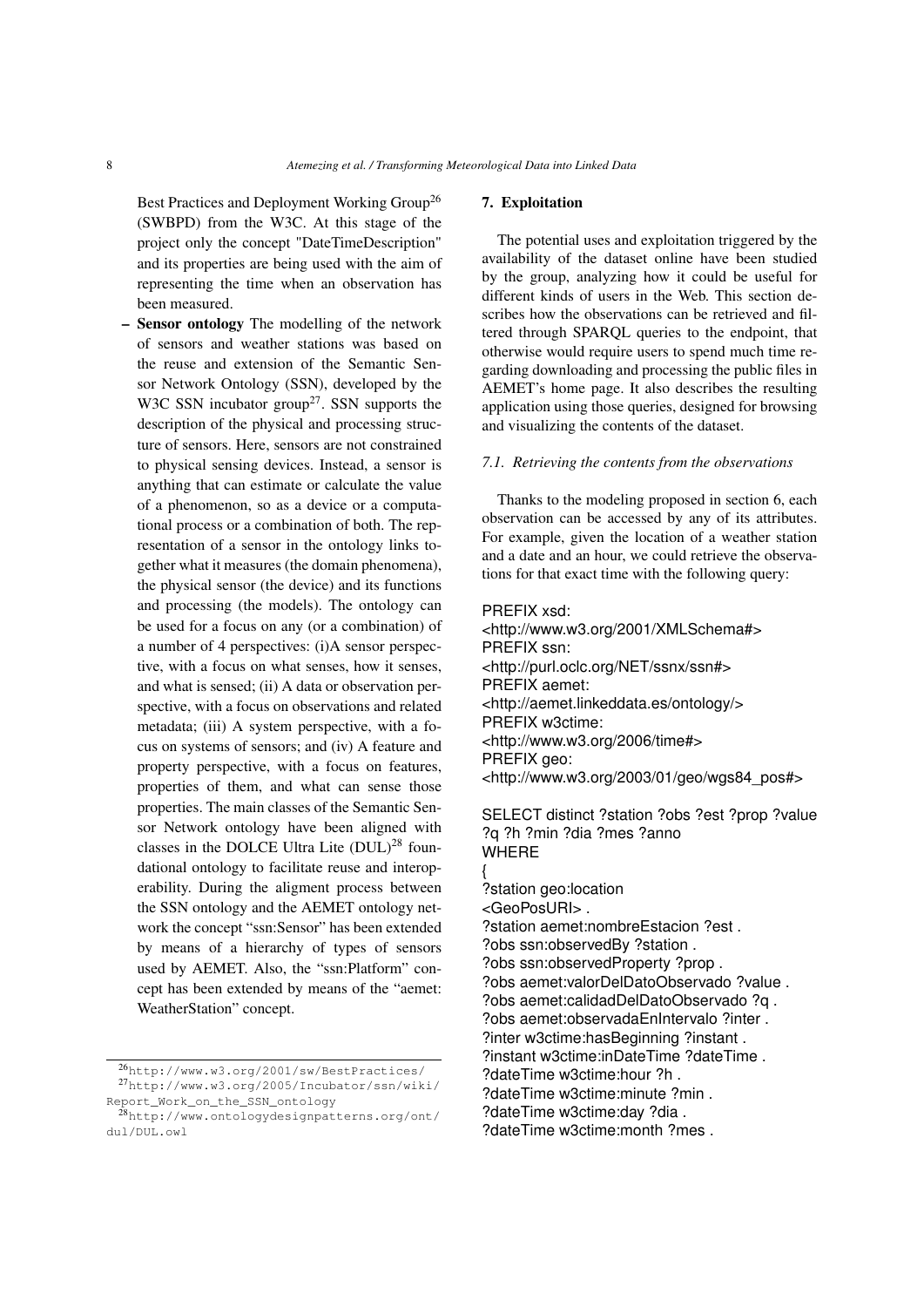?dateTime w3ctime:year ?anno .

?dateTime w3ctime:inXSDDateTime <myDate-Time> .

```
}
```
The query also retrieves the name of the weather station measuring the observation, the measured property, the value of the measure and the quality of the value. <GeoPosURI> would correspond to the geo:Point with latitude and longitude of the station (e.g. http://aemet.linkeddata.es/resource/Point/GeoPos \_08210), and <myDateTime> would be the date at which we are interested to recover observations, in xsd:DateTime format (e.g. "2011-05-27 01:40:00 ").

Additional filters can be added, e.g. if the observations to retrieve from a weather station must be during a time interval, the final part of the query can be replaced with:

?dateTime w3ctime:inXSDDateTime ?dt . FILTER

(?dt >= xsd:dateTime("timeIntervalStart")). FIL-TER

(?dt <= xsd:dateTime("timeIntervalEnd")).

Or if the objective is to recover a single property of the weather station, the next SPARQL fragment can be added to the query:

?obs ssn:observedProperty ?prop . ?prop a <desiredProperty> .

Where <desiredProperty> could be, for example, the velocity of the wind in m/s (http://aemet.linkeddata.es/ resource/WindAmbientProperty/VV10m). Other possibilities are filtering by the quality of the observation (the numeric "q" value in the query), proximity to a location (by comparing latitudes and longitudes), etc.

# *7.2. An application for representing and retrieving metereological data*

We have built a simple application that consists on a viewer based on a modified version of map4 $RDF<sup>29</sup>$  $RDF<sup>29</sup>$  $RDF<sup>29</sup>$ [\[5\]](#page-10-14), a tool that uses Google's Web Toolkit framework $30$ to visualize and access to Linked Data resources.

Each automatic weather station is geolocated, enabling its representation in the map with a marker. Since there are approximately 300 stations, they can be all represented at the same time. When a user clicks on one of the markers, a new pop up window appears showing the last stored measure and the value of each of its observations (wind, temperature, pressure, hour of the measurement, etc.). The value of the last measurement is retrieved dynamically through a SPARQL query to the endpoint, enabling the application to show up an updated value at the specific point where it was measured. This point can be generalized to any measurement that is done at a time by a sensor which has a position.

The windows also show a menu to display the graphics of the values for an observation by the specific weather station. These graphics have been implemented using  $g f o t^{31}$  $g f o t^{31}$  $g f o t^{31}$  and incorporing it to the map4RDF application. The application retrieves the contents of the observation through SPARQL queries also, allowing to display various types of graphics (day, month, week).

An example can be seen in Figure [2,](#page-9-1) where we show the pressure of the station in Ciudad Real on time intervals of ten minutes. In the rest of the map we can also see the markers of the other available stations. The visualization in this way takes a small amount of assumptions regarding the data that is visualized, which is associated with a point in time and space. The geographical information allows to associate the information with the specific point in the map where it should be displayed, while the temporal dimension allows creating graphics with the evolution of that specific value during a period of time. More specific visualizations could be used, as colorings for the map or iso-lines are innumerable. The approach taken takes very few assumptions on data and is hence more general while keeping maintainability, being possible to add new visualizations for different types of data.

However, the true potential for the published dataset shows off when combining it with other available datasets in Linked Data. The first potential use is with the geolinkeddata dataset [\[5\]](#page-10-14) with all the geospatial information that it contains (ranging from airports or rivers to villages and provinces). As an example, the next query would retrieve all the stations located in a province along with their label:

<span id="page-8-0"></span><sup>29</sup>[http://oegdev.dia.fi.upm.es/projects/](http://oegdev.dia.fi.upm.es/projects/map4rdf/) [map4rdf/](http://oegdev.dia.fi.upm.es/projects/map4rdf/)

<span id="page-8-1"></span><sup>30</sup>[http://code.google.com/intl/es-ES/](http://code.google.com/intl/es-ES/webtoolkit/) [webtoolkit/](http://code.google.com/intl/es-ES/webtoolkit/)

<span id="page-8-2"></span><sup>31</sup><http://code.google.com/p/gflot/>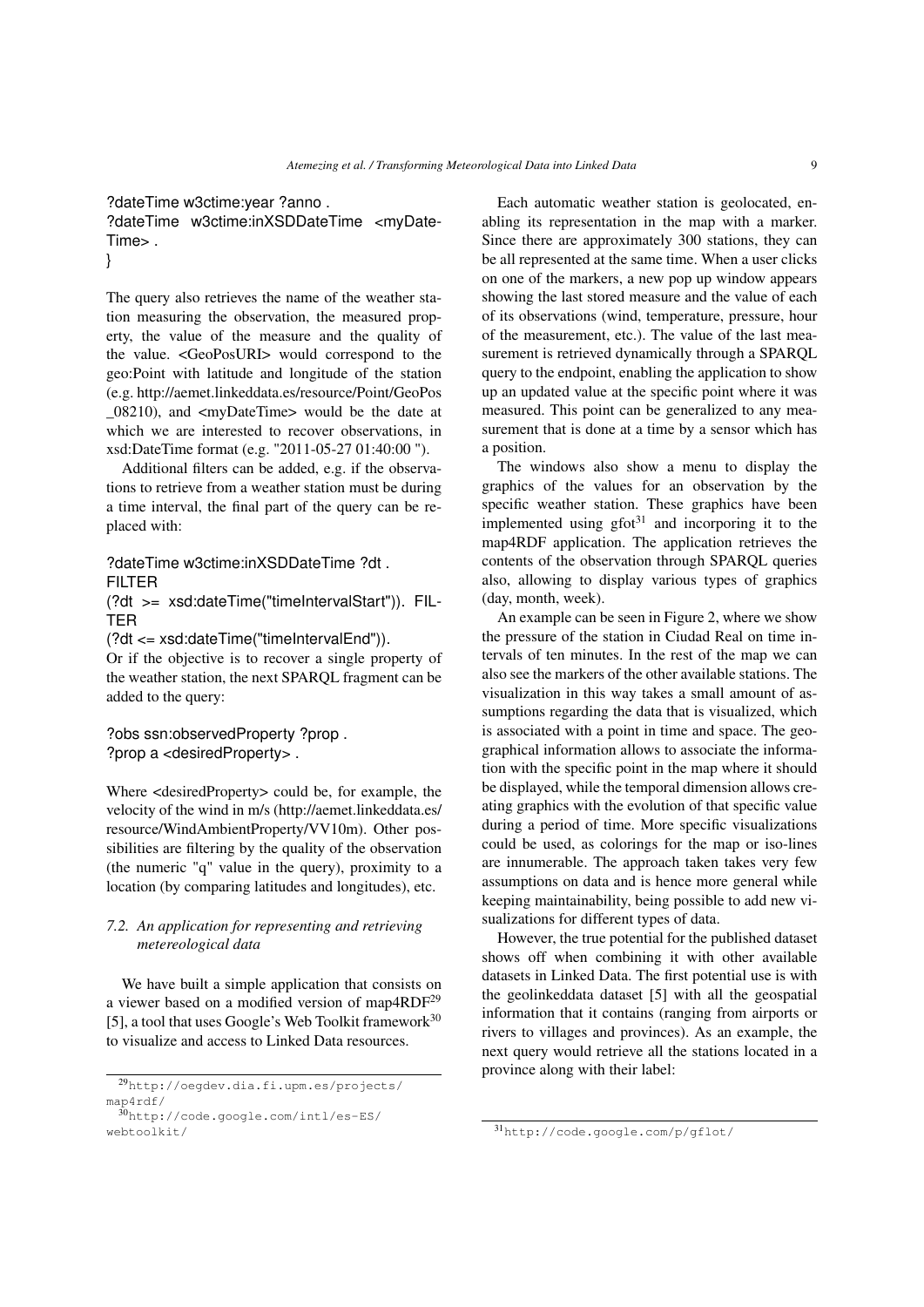

<span id="page-9-1"></span>Fig. 2. Overview of the Metereological Linked Data Application.

select \* where {

SERVICE<http://aemet.linkeddata.es/sparql> {

?s <http://aemet.linkeddata.es/ontology/isLocatedIn> ?provincia }

SERVICE<http://geo.linkeddata.es/sparql>{

?provincia <http://www.w3.org/2000/01/rdf-schema#labg<sub>arasets</sub> with similar data, like sensor networks, or in ?label .

?provincia <http://www.w3.org/1999/02/22-rdf-syntaxns#type>

<http://geo.linkeddata.es/ontology/Provincia> } }

The query could be modified easily to provide the measurements from the weather stations close to a lake, river, beach, etc. This is one of the main advantages of Linked Data. The integration with other datasets, thanks to the semantics provided by the links, is to some extent automatic. Reusing the data is easier as well, as compared with other formats, which should offer equivalent semantics and have a purpose as general as Linked Data to provide the same advantages in such a broad domain.

## <span id="page-9-0"></span>8. Conclusions

In this paper we have presented the process followed to transform some of the public meteorological data from AEMET resources into Linked Data. To do so, we have reused ontologies like the time ontology and the SSN ontology, which are widely used in other systems, and we have shown how to retrieve the data, create and update the triples automatically, and show the data in a generic visualizer that considers the geoposition of that data. This process has followed an agile approach, and it could be easily adapted to other other domains, as far as the focus is set on the geographical component of the data. This is because the assumptions made on the properties of the data presented are very few, as are the assumptions regarding the source format. For the former, the spatial nature of the data allows the map visualization, and the temporal nature of it allows to show the evolution through time graphically. For the latter, anything that can be parsed in a similar way to a .csv file can be processed similarly, since the scripts have been built to be generalizable. Finding the right spot between automation and freedom is still an open line of research. The advantages for the regular user may not be obvious, as it is the development time invested to reach results that may look similar, but by using semantic technologies and well established standards the development time is reduced, and the products obtained are more easily maintainable and reusable.

Other systems can consume this data and offer visualizations, aggregations, reason over it, etc. Once the data has been extracted and is offered as Linked Data, applications that use Linked Data can instantly benefit from it. Besides, it allows using the data instantly without having to browse, download and read all the .csvs published daily by AEMET, providing a